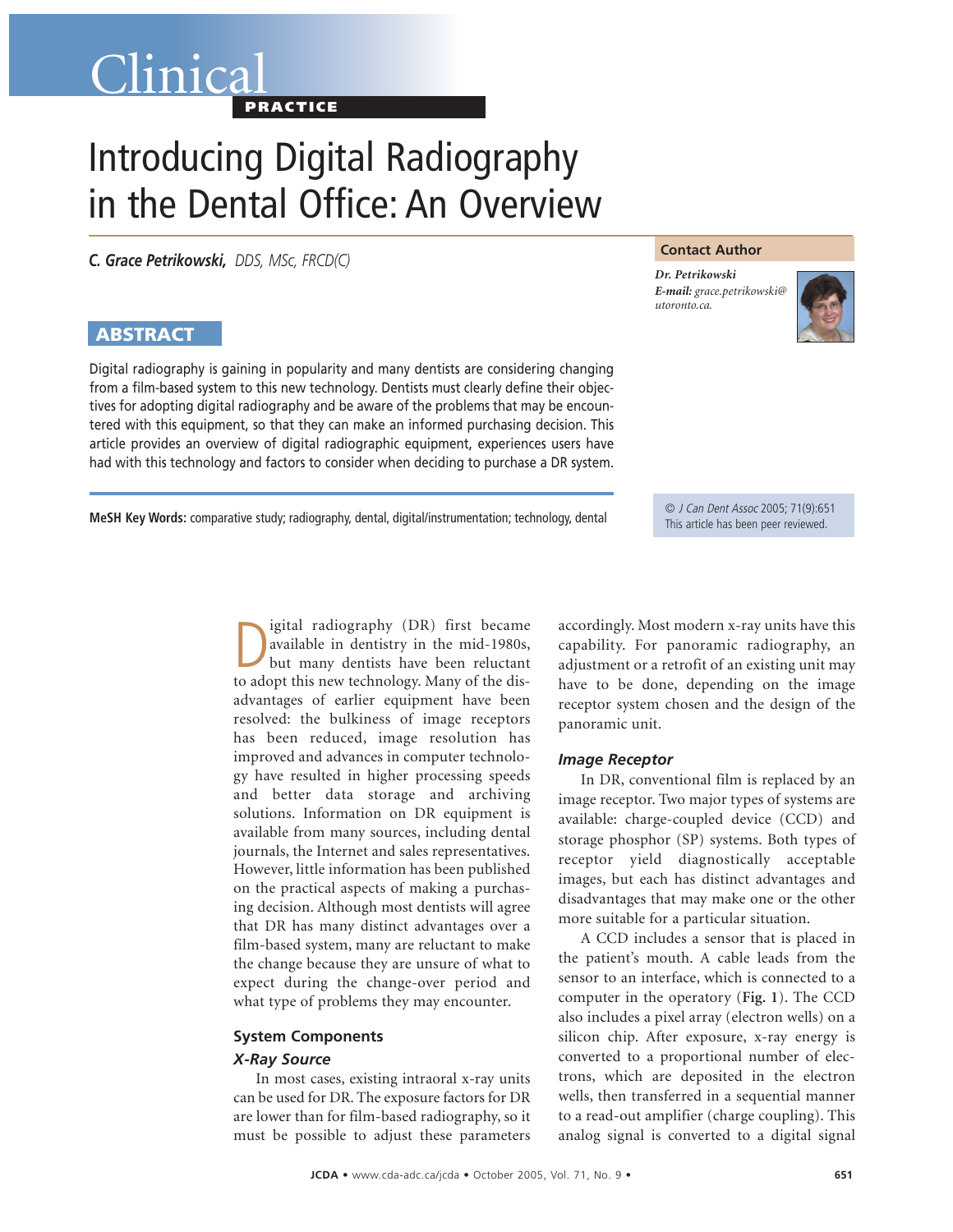

**Figure 1:** Intraoral charge-coupled device (Schick Technologies, Inc., Long Island City, N.Y.).



**Figure 3:** Storage phosphor plate (Air Techniques, Hicksville, N.Y.) illustrating the active (tube side) surface of the plate (left) and plate placed in the infection control pouch (right). The plate is oriented with the tube side against the black (opaque) side of the pouch to limit exposure of the active side of the plate to ambient light.



**Figure 2:** Intraoral charge-coupled device with plastic infection control sleeve in place.



**Figure 4:** DenOptix laser scanner (Gendex Dental Systems, Des Plaines, Ill.), illustrating the drum on which storage phosphor plates are clipped. The drum is inserted into the scanner and the lid is closed before scanning.



**Figure 5:** ScanX laser scanner (Air Techniques, Hicksville, N.Y.) Storage phosphor plates are inserted at the top of the scanner (top arrow) and ejected (bottom arrow) after scanning is complete.

and the x-ray image is visible almost instantaneously on the computer monitor.

The major drawback to CCD technology is that intraoral sensors are much thicker than film. The sensor may not be well tolerated by patients, so sensor placement may

be difficult and more time-consuming compared with film. The cable attached to the sensor is easily damaged and may interfere with sensor placement. In addition, the entire surface of the sensor is not active, as some space is occupied by electronic components. As a result, the actual area available for image capture may be as little as 60% of the sensor area, although this varies with manufacturer and sensor size. The radiographic image will depict a proportionally smaller area than conventional film, occasionally resulting in the need for additional images to view the entire area of interest. Sensors are available in various sizes to simulate the different film sizes used clinically. For infection control, a plastic sleeve is fitted over the sensor and part of the cable, as the sensor cannot be autoclaved or disinfected (**Fig. 2**).

An alternative to CCD technology is complementary metal oxide semiconductor active pixel sensor (CMOS-APS) technology. These sensors do not require charge transfer, resulting in increased sensor reliability and lifespan. In addition, they require less system power to operate and are less expensive to manufacture.<sup>1</sup> Recently, wireless sensors have been introduced, eliminating the need for a cable attached to the sensor, but they may not be practical if there is electronic interference from external sources.

An SP system uses plates comprising a flexible polyester base coated with a crystalline emulsion of europiumactivated barium fluorohalide compound. These plates are similar in size and thickness to conventional radiographic film and the entire surface area is active. For infection control, the plate is placed in a plastic pouch, which is sealed, preventing contact with oral fluids (**Fig. 3**). Incoming x-ray energy is stored in the emulsion and a latent image forms on the SP plate, analogous

to the latent image that forms on a conventional film emulsion.

The plate is removed from the patient's mouth, the plastic pouch is discarded and the plate is placed into a laser scanner, which acts as an electronic processor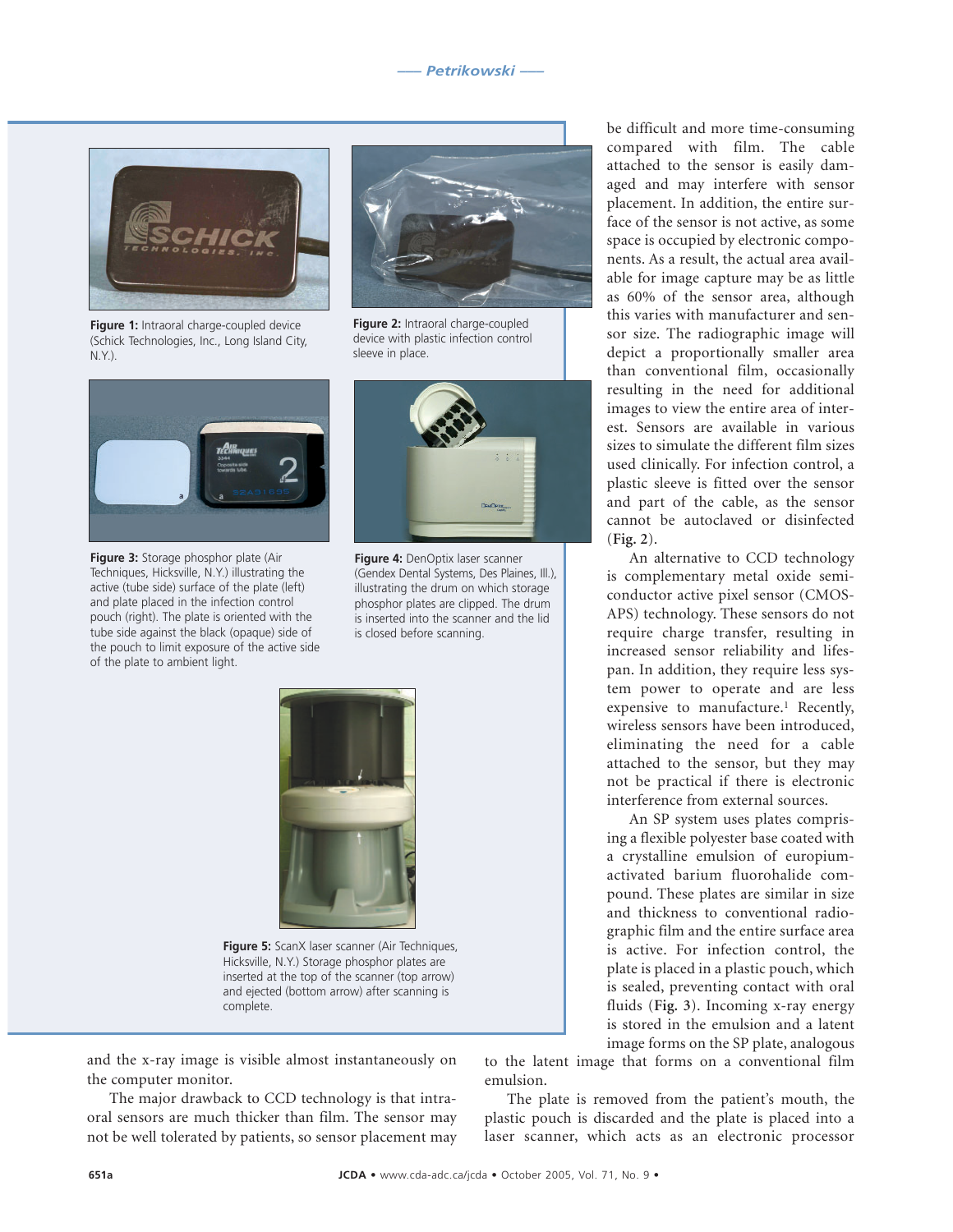(**Figs. 4** and **5**). A laser beam sequentially scans the plate and the stored electrons are released as visible light, which is quantified. This analog signal is converted to a digital image, which is viewed on a computer monitor. Depending on the size and number of plates placed in the laser scanner and the desired resolution of the images, it may take from about 20 seconds to several minutes for the image to appear on the computer monitor. Because not all the energy stored on the SP plate is released during scanning, the plate must be "erased" by exposing it to a strong light source for several minutes before it can be reused. SP plates are available in sizes similar to sizes 0, 1, 2, 3 and 4 film, as well as larger sizes for extraoral imaging.

#### *Computer and Monitor*

A computer and monitor are necessary to process and view DR images. Both laptop and desktop systems are suitable for this purpose and the choice depends on a number of factors, including what types of computer already exist in the office, the manufacturer's recommendations and the amount of available space in the operatory. Installation of a computer network facilitates viewing images in several locations in the office. Although a conventional computer monitor can be used, subjective image quality is better when viewed on a high-resolution monitor, which may add considerable additional expense.

#### *Software*

The software bundled with a DR system has basic image-processing tools that allow adjustments in brightness and contrast and gamma correction, as well as annotation and measuring tools. Additional tools may also be available, depending on the manufacturer. In the past, there has been concern regarding the potential for fraud if digital radiographs are altered. The software provided with most systems today has safeguards in place to prevent replacing an original image with an altered image in the patient's electronic file. Before purchasing a system, it is important to determine whether the DR software is compatible with the practice management software used in the office, as incompatibilities will prevent integration of the radiographic images into the patient's electronic chart and may cause network conflicts.

#### *Accessories*

It will be necessary to purchase image receptor holders or positioning devices that have been adapted for the specific brand and type of image receptor used in the office, as CCD receptors from different manufacturers differ slightly in dimensions and shape. For SP plates, conventional film-positioning devices, such as the Rinn XCP film holding device (Dentsply Rinn, Elgin, Ill.) may be used. However, devices with clamping jaws, such as a Snap-A-Ray Film Holder (Dentsply) or a hemostat may damage the plates and alternative devices especially

adapted for use with SP plates should be used instead. Plastic sleeves or pouches must be purchased for infection control purposes for CCD and SP systems, respectively, as described earlier.

#### *Printer*

Although one of the advantages of using DR is elimination of the need for hard copies, the dentist will inevitably need to print images. The most common reason for printing is for patient education, where one or more images is printed for the patient to take away with them, or when a referral is made to another dentist whose office does not have the capability to view digital images. The most common complaint about printed images is poor quality, often rendering the image non-diagnostic. The reason for this may be poor choice of paper (e.g., using regular instead of photo-quality paper) or poor printing technique (e.g., printer resolution is set too low). There are many good printers available that will produce acceptable radiographic prints. They range from ink-jet printers, which cost less than \$500, to more sophisticated dye sublimation thermal printers, costing tens of thousands of dollars, which can print on paper or transparent film and are used in imaging centres and hospitals. It is important to use paper that is compatible with the brand of printer and suitable for printing images (glossy photo paper) as opposed to text only (plain paper).

#### **Demographics of DR Users**

Surveys in Norway2,3 indicate that 14% of dentists use DR and of the digital group, 61% use SP, 35% use CCD or CMOS and 1.3% use both. Similar patterns are found in the Netherlands<sup>4</sup> where  $67.5\%$  of the digital group use SP and 32.5% use CCD. Gender, age and number of years in practice were not factors in the decision to use DR, although use of DR was more common in group practices with multiple operatories, presumably because costs could be shared among several dentists. Use of DR was highest among dentists aged 35–54 years, although 77% of the film users surveyed expected to purchase DR equipment at some point in the future.

#### **Experience of DR users**

Technical problems encountered by users may be related to the computer or to the DR equipment itself. Reports of computer problems include hardware, software, networking problems or a combination of the three.<sup>3</sup> CCD users report occasional difficulty in positioning CCD sensors due to their thickness, the need for a greater number of exposures to image an area because of the smaller active surface area of the sensor, and the increased need for retakes because of positioning difficulties. Some CCD users also report difficulty using the sensor holder. SP users report patient complaints regarding the sharpness of the plate edges and problems with the laser scanners.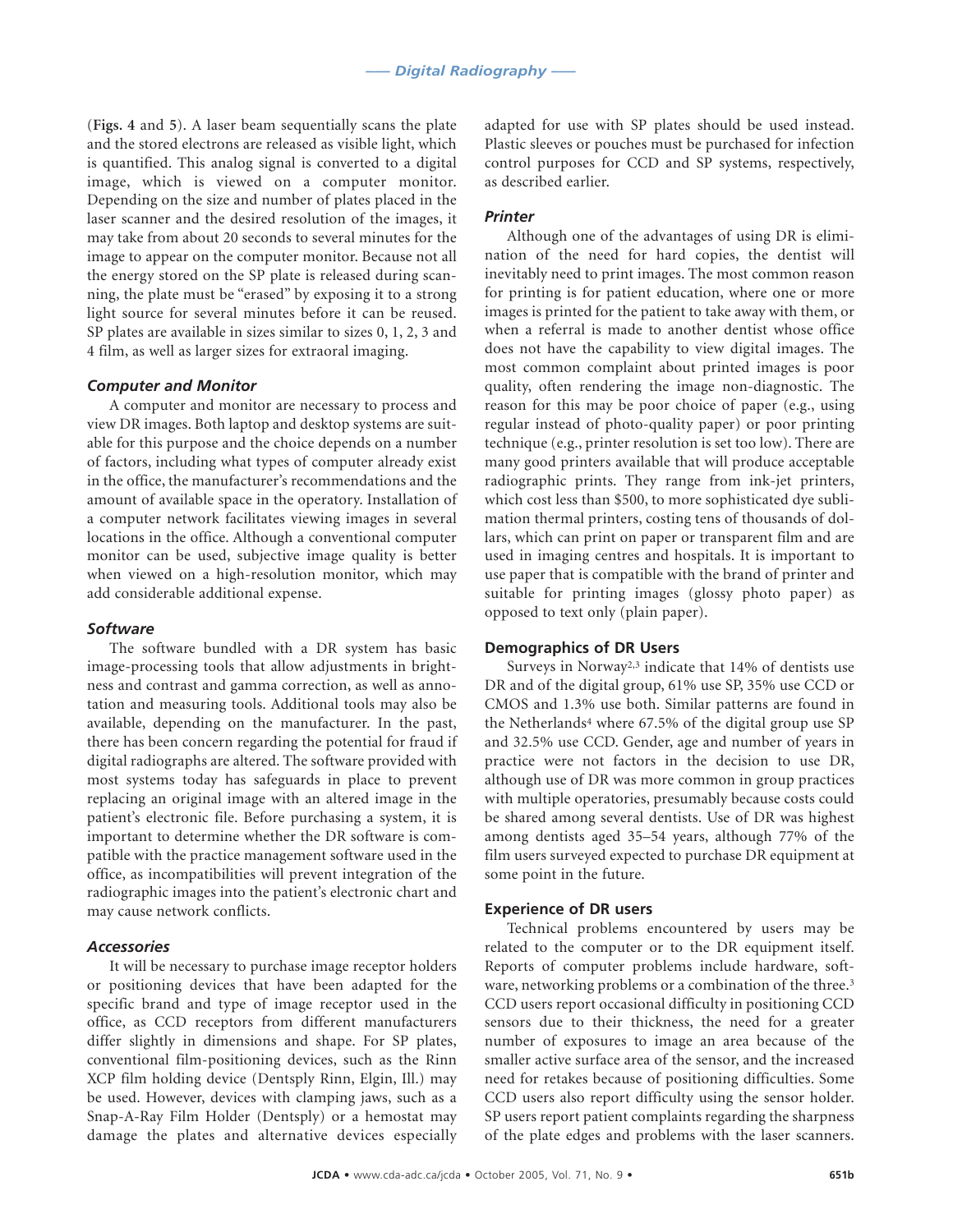Wenzel and Møystad<sup>3</sup> reported that approximately half of the CCD users still used film compared with 38% of the SP users. Film was most often used for bitewing examinations, particularly for CCD users who did not have the larger-size sensor. The reason for this is that the cable attached to the sensor prevents closure of the teeth into occlusion, so an image of the alveolar crest may not be visible in the digital bitewing image.

Berkhout and others<sup>4</sup> described user-friendliness of DR versus film before and after x-ray exposure. DR was deemed less user-friendly than film before exposure because the CCD or SP plates had to be placed into infection control sleeves or pouches and a computer program had to be started before x-ray exposure. Also, positioning digital detectors in the mouth was more difficult than positioning film. After patient exposure, digital systems were more user-friendly than film in terms of handling the images, as there was no need for chemicals, image processing was easy and storage was automated.

#### **The Decision to Adopt DR**

The decision to purchase DR equipment, either as a conversion from film-based radiography or as an initial radiography set-up in a new office, has ramifications in terms of both financial outlay and office routine. Before deciding to purchase DR equipment, dentists should list their objectives for using DR, then ask themselves if use of the system will realistically fulfill all of their objectives (**Box 1**). Some of the typical objectives given for using DR include:

- elimination of chemical processing
- time savings
- reduction in radiation dose to patients
- patients' perception of the office as "modern" or "state of the art"
- ability to integrate radiographic images with digital camera images for patient education and presentation of the treatment plan
- improved diagnostic accuracy.

#### *Advantages of Using DR*

The main advantage of DR is that many tasks associated with film use are simplified or eliminated. Chemical processing is eliminated, which has significant environmental benefits. Quality assurance checks on a processor no longer have to be completed and staff time previously used for processor cleaning and maintenance can be used for other tasks. In offices with panoramic x-ray units, consideration must be given to whether panoramic radiographs can also be acquired digitally. If DR is used for intraoral radiographs only, the chemical processor will not be eliminated as it will be needed to process panoramic films. If panoramic views will also be digital and the existing panoramic unit will be not be replaced, this may influence the choice between a CCD and an SP system, as it is

#### *Box 1* Is DR for Me? Should I Give Up Film*?*

The decision to "go digital" should include consideration of the following:

- 1. What will be the return on my investment? How many radiographs do I typically take in a day? How long will I be practising dentistry? Being close to retirement is not necessarily a deterrent to purchasing digital equipment as it may enhance the value of the practice when the practice is sold.
- 2. What types of examinations do I typically perform? Will digital equipment work for all situations? Given my practice situation, is CCD or SP more suitable? For example, if there are a lot of pediatric patients in the practice, younger patients may not tolerate intraoral placement of a CCD and, therefore, an SP system may be more suitable. Dentists who perform a large number of endodontic procedures may prefer the instantaneous image produced by a CCD system.
- 3. Will other imaging devices, such as an intraoral camera, be used with this system? If so, how well will they integrate? It is important to discuss this with DR vendors to ensure that the software allows photographic images to be integrated into the patient's electronic chart.
- 4. Will I still need a processor? If the office also performs panoramic imaging, consideration must be given to digitizing the images, which will be an added expense. If panoramic images remain film-based, the objective of eliminating film processing and the use of chemicals will not be met.
- 5. Am I (and my staff) comfortable with computer technology? Offices that are only minimally computerized will have a longer learning curve when adopting digital technology although the software for DR is intuitive and easy to learn.
- 6. What do the other members of the dental team think? Introducing DR will not be successful if they are unwilling to use this new technology.
- 7. Are the company and product reliable? Some purchasers have been disappointed because they bought equipment from companies that subsequently went out of business and support and parts for the equipment were no longer available.
- 8. What warranty, upgrade or replacement offers are available for the equipment? What is included in the service agreement and what is the fee?
- 9. Is technical support readily available?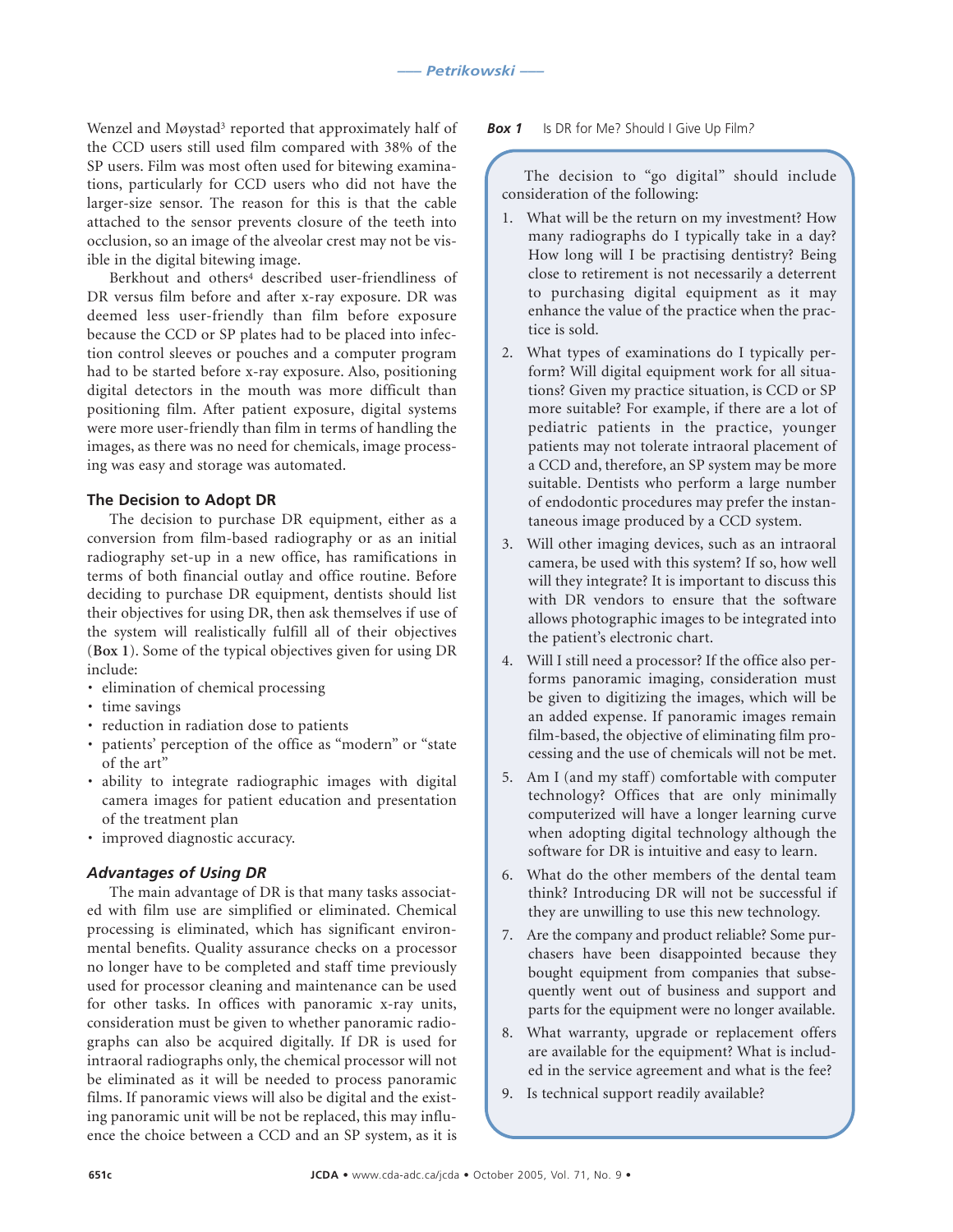easier and cheaper to adapt an existing panoramic unit to an SP system than to a CCD system.

Because images are in electronic form, the chore of labelling and mounting films is eliminated and images can be viewed with a few mouse clicks, eliminating the need to retrieve the patient chart and find the radiographs of interest. Images can be transmitted electronically for patient consults or insurance claims, eliminating the need for making film copies and incurring mailing or courier costs. However, time saved with use of DR may not be as great as anticipated. Although chemical processing time is eliminated and radiographs do not have to be placed in film mounts, "time delays" may be encountered due to added time spent positioning the CCD in the mouth or packaging individual SP plates in infection control pouches.3 CCD users also tend to need more retakes, which require additional time.3,5,6 Once images are acquired, time may also be spent orienting (e.g., rotating, arranging) images or image processing (usually brightness and contrast adjustments) on the computer monitor. SP users will also spend time removing SP plates from the infection control pouches, feeding SP plates into the laser scanner, waiting for the plates to be scanned and later erasing the plates.

Although it has been reported that the radiation dose in DR may be decreased by 50% or more compared with film-based radiography, in reality the decrease is not nearly that great. Berkhout and others<sup>5</sup> found a dose reduction of only 25%, whereas Wenzel and Møystad3 found no clinical evidence of dose reduction, largely due to the fact that digital users take more radiographs. Berkhout and others<sup>5</sup> reported that SP and CCD users took 32% and 49% more radiographs, respectively, than film users. They postulated that this may be because of the need for more radiographs to cover the area of interest and because the relatively short period between exposure and display of the radiograph may tempt some dentists to take more radiographs. Computer or other technical errors may also necessitate retakes.

A major advantage of using digital technology is that the exposure time (and therefore radiation dose) can be markedly reduced, while still providing good image quality. The range of exposures that result in a diagnostically acceptable image is termed the dynamic range of the system. Typically, CCD systems have a narrower dynamic range than SP systems. For both systems, if the exposure time is reduced too much, image quality deteriorates, due to increased noise, which affects visibility of structures in the image. Increasing exposure time decreases noise and improves image density and contrast. In examining dose reduction versus image quality, Berkhout and others<sup>7</sup> found that dentists prefer radiographs taken with longer exposure times, even if a diagnostically acceptable image can be achieved with a lower radiation dose, because the higher-dose image is "nicer," i.e., less noisy. Furthermore, because the dynamic range of SP systems is so wide,

some dentists may not decrease the exposure time compared with that used for film, so there is no radiation dose savings.

Having computerized technology in the office may create the impression of a "modern" or "state of the art" office and use of DR in this context may be a useful marketing tool. Even more powerful is the ability to view and print radiographic images along with digital intraoral photographs for treatment plan presentation, enhancing doctor–patient communication.

Some equipment manufacturers claim that diagnostic accuracy of DR images is greater than for film-based images but this has not been supported in the literature. A number of studies have examined diagnostic accuracy for various tasks, such as identification of caries, $8-18$ identification of periapical lesions,6,19–25 periodontal measurements<sup>26</sup> and root fracture detection.<sup>27</sup> The conclusions of most of these studies are that there is no significant difference in diagnostic accuracy between DR (both CCD and SP) and film. Uprichard and others<sup>14</sup> reported that accuracy in identification of caries using DR improved with practice. Wallace and others<sup>25</sup> came to a similar conclusion for identification of periapical lesions. Nair and others<sup>17</sup> found that accuracy in caries identification using DR improved with image processing. On the other hand, Tyndall and others,13 Kullendorff and others19 and Barbat and Messer<sup>21</sup> found that processing images to identify caries or periapical lesions actually worsened diagnostic accuracy. The literature supports the fact that diagnostic accuracy using DR is not necessarily better or worse than diagnostic accuracy using film.

#### *Financial and Time Commitment*

The purchase of a DR system is a substantial financial commitment. Aside from the cost of the system itself, it may be necessary to purchase one or more additional computers for the office and, depending on the size and design of existing operatories, remodelling may be necessary to accommodate computers in the treatment areas. Furthermore, it may be necessary to install a computer network. Consideration should also be given to having a computer maintenance and upgrade contract in place. Computer-related problems such as system crashes, archiving or back-up problems are not uncommon and it is necessary to have reliable and knowledgeable computer consultants available. There are also long-term costs associated with image receptor replacement. CCD sensors are delicate and may be easily damaged, particularly if they are dropped or if the cable becomes damaged. Replacement of CCD sensors may cost several thousand dollars. SP plates can also be damaged from rough handling or surface scratches, and replacement costs start at about \$40, depending on the size of the plate.

Training time must be scheduled and all staff must be prepared for additional computer use, which may include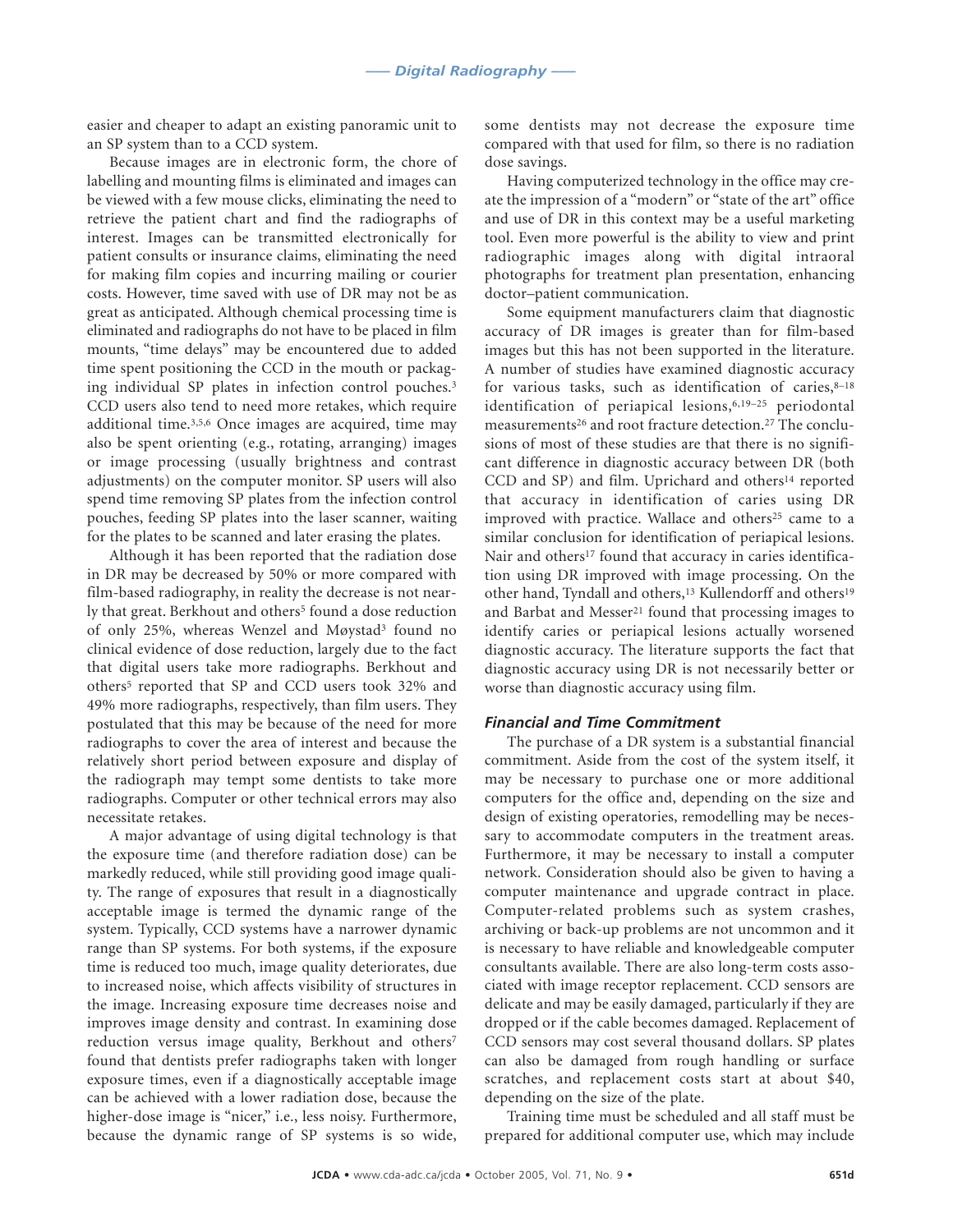a temporary interruption of office routine and the possibility of computer-related problems at the outset or in the future. Furthermore, the change-over period from film to DR may result in patient records that are partly in hard copy and partly in digital form. Choosing a digital system is also time-consuming. Existing computer equipment may have to be upgraded or additional equipment may have to be purchased, such as a better-quality monitor, printer and paper, and possibly additional workstations so that the digital radiographs can be viewed in multiple areas in the office.

#### **Other Factors to Consider**

It is imperative that sales representatives bring equipment to the office to demonstrate the system and allow the dental team to see how the units operate and to try out the software. The type of system (CCD/CMOS vs. SP) should be decided on first, then the manufacturer should be chosen. Special attention should be given to the computer system requirements outlined by the manufacturer, as the equipment will function optimally only if the manufacturer's recommendations are followed. In planning the system installation, thought should be given to ergonomic placement of keyboard and monitor, while also protecting the privacy of patient information that may be visible on the monitor to staff or patients in the office.

When purchasing a CCD system, will only one system be purchased for the entire office or will a system be installed in every operatory? If only one operatory is outfitted, the initial cost will be lower, but only one patient can be imaged at a time; patients in other operatories will have to wait to have radiographs taken until the system becomes available. If making an initial single-system purchase, it is wise to plan ahead and buy a system that allows expansion or addition of other components later on. Ideally, more than one size of CCD sensor should be purchased to accommodate a greater variety of clinical situations and to have a back-up sensor available in case one gets damaged.

If an SP system is purchased, consideration should be given to how long it takes to scan the SP plates. Some systems are faster than others and scan time will also be influenced by the size of the plates being scanned, the number of plates being scanned at one time and the scanning resolution chosen. It is also important to examine how convenient it is to scan the plates. For example, the DenOptix system (**Fig. 4**) uses a drum on which multiple plates may be loaded and scanned at one time whereas the ScanX system (**Fig. 5**) is comparable to a conventional film processor where plates are fed into the scanner individually. Systems may also differ in terms of the sizes of plates that can be scanned; some systems can accommodate all sizes of intraoral and extraoral plates whereas other systems may be more limited. Consideration should be given to how much handling the plates will receive as they are

introduced into the scanner, as physical damage to plates degrades the images and shortens the lifespan of the plates.28 The clinician should expect to have to replace intraoral SP plates on a fairly regular basis and the cost of these replacements should be factored into the budget for this equipment.

#### **Conclusions**

DR is an excellent alternative to film-based radiography and continues to grow in popularity. Diagnostic accuracy using DR is as good as with film in most cases and disadvantages associated with earlier types of equipment have been resolved with advances in technology. However, regardless of the type of system purchased, users should expect some technical problems and the need for future upgrades of hardware (computer and DR equipment) and software. With careful purchase planning and realistic expectations, users will avoid disappointment in system performance. Information on DR systems is provided on the Internet by the University of Aarhus in Denmark (www.odont.au.dk/rad/Digitalx.htm). The site has links to all of the major manufacturers and is updated regularly.  $\ast$ 

#### **THE AUTHOR**



*Dr. Petrikowski is an associate professor in the faculty of dentistry, University of Toronto, Toronto, Ontario.*

*Correspondence to: Dr. C. Grace Petrikowski, Faculty of Dentistry, University of Toronto, 124 Edward St., Toronto, ON M5G 1G6. E-mail: grace.petrikowski@utoronto.ca.*

*The author has no declared financial interests in any company manufacturing the types of products mentioned in this article.*

#### **References**

1. Parks ET, Williamson GF. Digital radiography: an overview. *J Contemp Dent Pract* 2002; 3(4):23–39.

2. Wenzel A, Moystad A. Decision criteria and characteristics of Norwegian general dental practitioners selecting digital radiography. *Dentomaxillofac Radiol* 2001; 30(4):197–202.

3. Wenzel A, Moystad A. Experience of Norwegian dental practitioners with solid state and storage phosphor detectors. *Dentomaxillofac Radiol* 2001; 30(4):203–8.

4. Berkhout WE, Sanderink GCH, Van der Stelt PF. A comparison of digital and film radiography in Dutch dental practices assessed by questionnaire. *Dentomaxillofac Radiology* 2002; 31(2):93–9.

5. Berkhout WE, Sanderink GC, Van der Stelt PF. Does digital radiography increase the number of intraoral radiographs? A questionnaire study of Dutch dental practices*. Dentomaxillofac Radiol* 2003; 32(2):124–7.

6. Versteeg CH, Sanderink GC, van Ginkel FC, van der Stelt PF. An evaluation of periapical radiography with a charge-coupled device*. Dentomaxillofac Radiol* 1998; 27(2):97–101.

7. Berkhout WE, Beuger DA, Sanderink GC, van der Stelt PF. The dynamic range of digital radiographic systems: dose reduction or risk of overexposure? *Dentomaxillofac Radiol* 2004; 33(1):1–5.

8. White SC, Yoon DC. Comparative performance of digital and conventional images for detecting proximal surface caries. *Dentomaxillofac Radiol* 1997; 26(1):32–8.

9. Moystad A, Svanaes DB, Risnes S, Larheim TA, Grondahl HG. Detection of approximal caries with a storage phosphor system. A comparison of enhanced digital images with dental X-ray film. *Dentomaxillofac Radiol* 1996; 25(4):202–6.